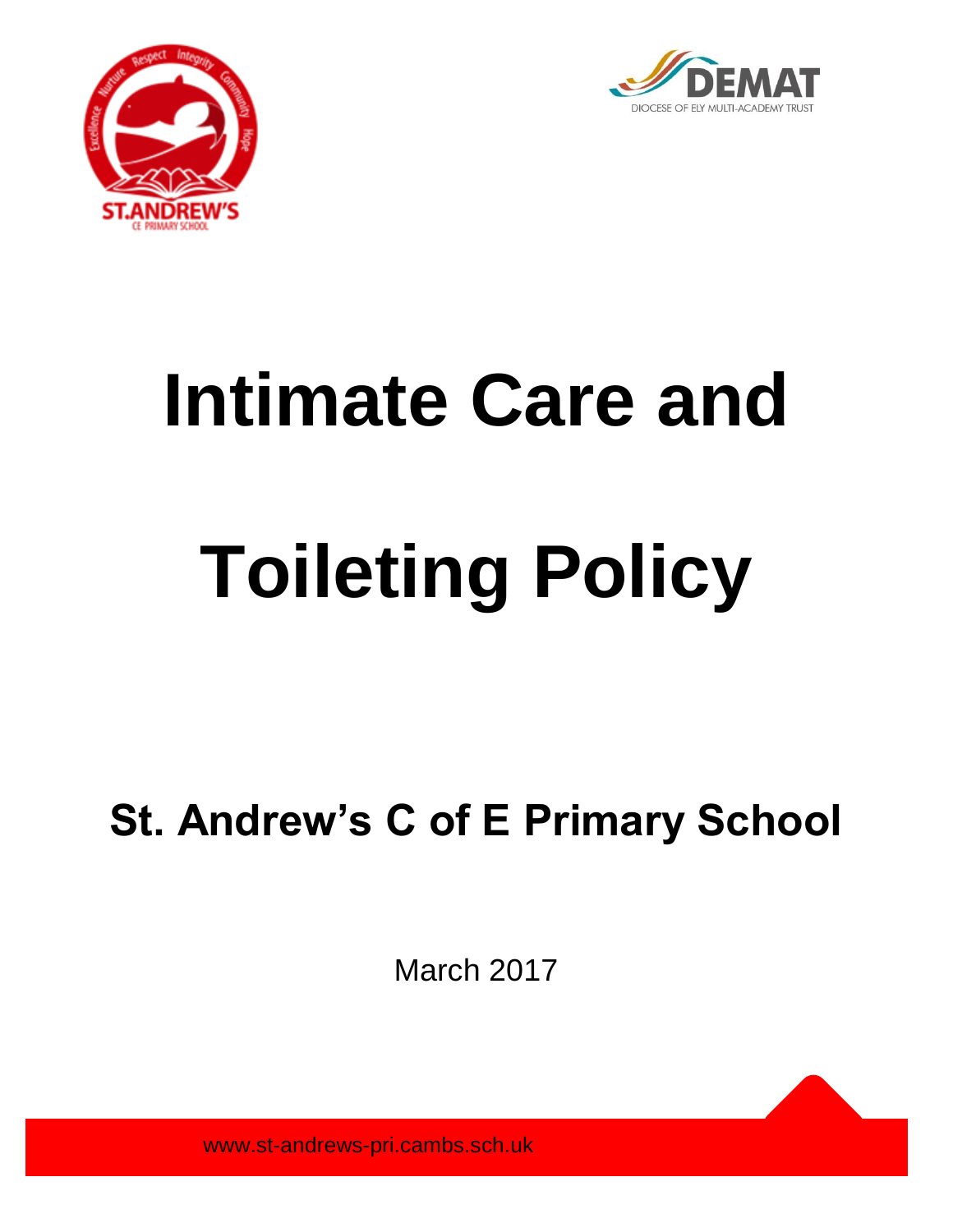#### **Introduction**

St Andrew's CE Primary School is committed to ensuring that all staff responsible for the intimate care of children or young people will undertake their duties in a professional manner at all times. We recognize that there is a need to treat all children/young people with respect when intimate care is given. No child/young person should be attended to in a way that causes distress, embarrassment or pain.

#### **Guiding Principles**

The following fundamental guiding principles are paramount and should be evident whenever intimate care involving children or young people is considered

**1 st Principle:** The exchange between all those involved in any intimate care procedures must be one of mutual respect.

**2 nd Principle:** Every plan supporting intimate care must demonstrate how the child/young person can be enabled to develop their autonomy.

**3 rd Principle:** The number of adults engaged in the care should only reflect the minimum needed to perform the task safely and respectfully. Each situation should reflect both the safety and vulnerability of child/young people and staff.

#### **What is Intimate Care?**

Intimate care is any personal care that most people usually carry out for themselves.

#### **Our Approach to Best Practice**

The management of all children/young people with intimate care needs will be carefully planned and should be a positive experience for all involved. The child/young person who requires intimate care is treated with respect at all times; the child's welfare and dignity is of paramount importance.

Staff who provide this care are trained to do so (including Safeguarding and Child Protection and Moving and Handling Training) and are fully aware of best practice. Suitable equipment and facilities will be provided to assist with children/young people who need special arrangements following assessment from a physiotherapist/ occupational therapist.

Staff will be supported to adapt their practice in relation to the needs of individual children/young people taking into account developmental changes such as puberty e.g. menstruation. Whenever possible staff who are involved in the intimate care of children/young people will not usually be involved with the delivery of sex and relationships education to the children/young people in their care as an additional safeguard to both staff and children involved. If staff are involved care should be taken to ensure that resource materials cannot be misinterpreted and clearly relate to the learning outcomes identified by the lesson plan. This plan should highlight particular areas of risk and sensitivity.

Children/young people will be supported to achieve the highest level of autonomy that is possible given their age and abilities. Staff will ensure each child/young person does as much for him/herself as he/she can. This may mean, for example, giving the child responsibility for washing themselves. Individual intimate care plans will be drawn up as appropriate and shared and agreed by the child/young person and their parents/carers.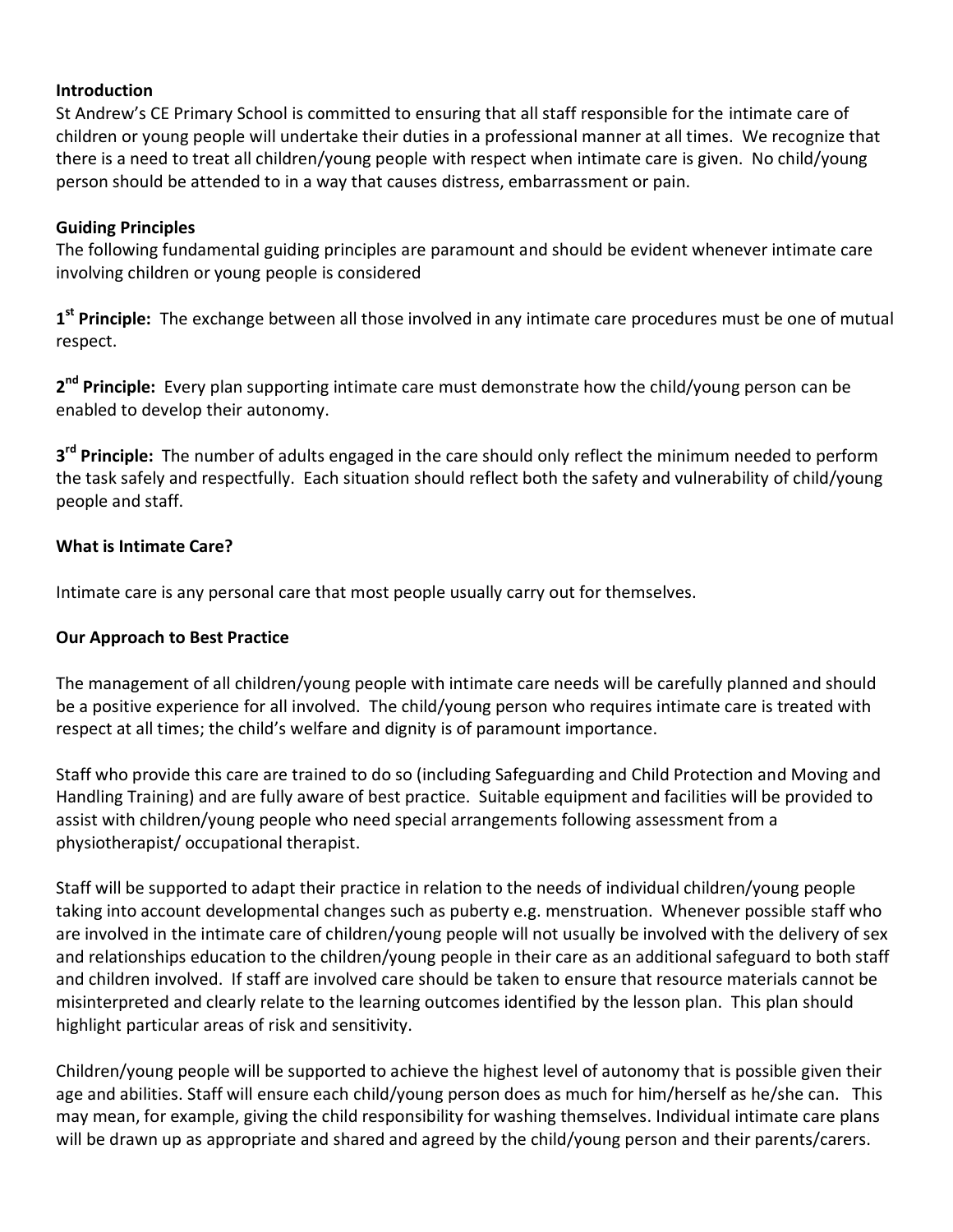Each child/young person's right to privacy will be respected. Careful consideration will be given to each situation to determine how many carers need to be present when the child/young person is being cared for. Where possible, one child will be catered for by one adult unless there is a sound reason for having more adults present. In this case, the reasons should be clearly documented and reassessed regularly.

Wherever possible staff should only care intimately for an individual of the same sex. However, in certain circumstances this principle may need to be waived where failure to provide appropriate care would result in negligence, for example female staff supporting boys when there is no male staff.

Intimate care arrangements will be discussed with parents/carers on a regular basis and recorded on the care plan. The needs and wishes of children/young people and parents will be taken into account wherever possible within the constraints of staffing and equal opportunities legislation.

#### **Safeguarding Children**

Cambridgshire LSCB Safeguarding Interagency Procedures and Safeguarding and Child Protection Procedures for Education will be adhered to alongside the school/setting's policy and procedures.

All children/young people will be taught personal safety skills relative to their age, ability and understanding. These skills will be shared with parents/carers to enable them to be consolidated within the home/community.

If a member of staff has any concerns about physical or behavioral changes in a child/young person's presentation, e.g. marks, bruises, soreness or reluctance to go to certain places/people etc. s/he will immediately pass their concerns to the designated person for child protection in their school/setting.

If a child/young person is displaying inappropriate sexual behaviour, advice should be sought from the appropriate source (e.g. In schools this might be: Designated Person for Child Protection, School Nurse, Social Care, Education Child Protection Service, Cambridgeshire Sexual Behaviour Service)

If a child becomes distressed or unhappy about being cared for by a particular member of staff, the matter will be looked into and outcomes recorded. Parents/ carers will be contacted at the earliest opportunity as part of this process in order to reach a resolution. Staffing schedules will be altered until the issue/s are resolved so that the child/young person's needs remain paramount. Further advice, following the Interagency Procedures will be taken from outside agencies as necessary.

If a child makes an allegation against a member of staff the procedures for Allegations Against Staff, in the Safeguarding and Inter-Agency Procedures will be followed. All staff will be required to confirm that they have read the Cambridgeshire Model Policy and Guidance for Intimate Care and be aware of the need to refer to other policies the school/setting may have in place for clarification of practices and procedures.

#### **Pupil Toileting Policy**

This policy has been written using guidance from CAIST, our school nurse and nationally established written advice.

#### **Aim of policy**

School admissions procedures dictate that it is not acceptable to refuse a child admission because s/he is not toilet trained, where the published admission number has not been reached.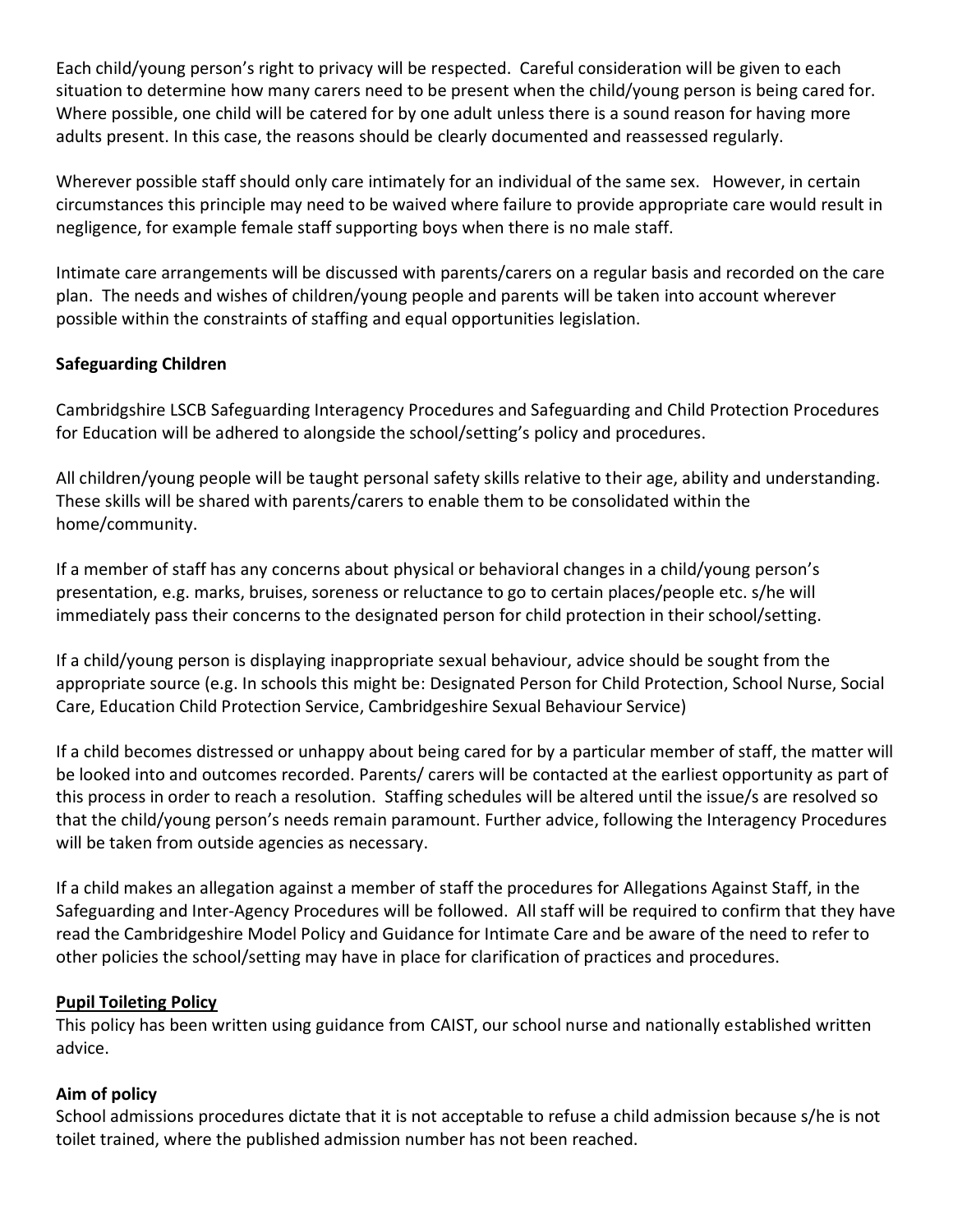The school recognises that some children with SEN and other children's home circumstances may result in children arriving at school with under developed toilet training skills. The aim of this policy is to ensure that appropriate provision is made for such children.

#### **SEN and inclusion**

If a child is not toilet trained because of a disability his/her rights to inclusion are additionally supported by the SEN & disability act 2001 & part 1V of the disability Discrimination act 1995

#### **Toileting and the Foundation Stage Profile**

Curriculum guidance for the Foundation Stage is clear that the role of the adult involves supporting the child's whole development, particularly their Personal, Social and Emotional development including supporting the transition between settings. One of the Early Learning Goals for children to achieve by the end of the Foundation Stage is to "Dress and undress independently and manage their own personal hygiene".

#### **Parental responsibility**

Prior to starting school, prospective parents will be reminded of the schools' expectation that pupils should be toilet trained before they start school. It will also include a sharing of this policy during school home visits as well as during parent's induction meetings in school.

Measures such as asking parents to come in and change children should only be a temporary measure as it is not good inclusive practice and can put unreasonable pressure on both the parent and the child. It is essential that parents / carers are involved in establishing any training / changing routines for their child.

#### **Staff responsibilities**

Support staff will sometimes be expected to undertake tasks associated with changing children who are incontinent and this is reflected in their job descriptions.

All staff are encouraged to contact their respective GP's to arrange for the administering of a hepatitis A injection.

#### **Procedures for changing children in school**

The school is fortunate enough to have a purpose built wet room in the main entrance where all children should be changed. Any soiled clothing should be placed in a sealed plastic bag ready for parents to collect. Waste disposable nappies should be placed in the red tub in the ladies staff toilet where it will be disposed of by the cleaning staff at the end of the school day.

Older children who have an occasional accident and who don't need washing are likely to be able to change themselves without adult supervision. **Younger children who need support either washing down or changing into clean, dry clothes should be supervised, wherever possible, by two adults.** On entry to the school, all parents/guardians with children in the Early Years phase are asked to sign a form to agree to their child being supported when they require washing down or changing.

#### **Staff training**

Training will be provided for any staff who require training / support for such tasks.

#### **Toilet training**

Advice regarding the development of toileting skills is contained in appendix 1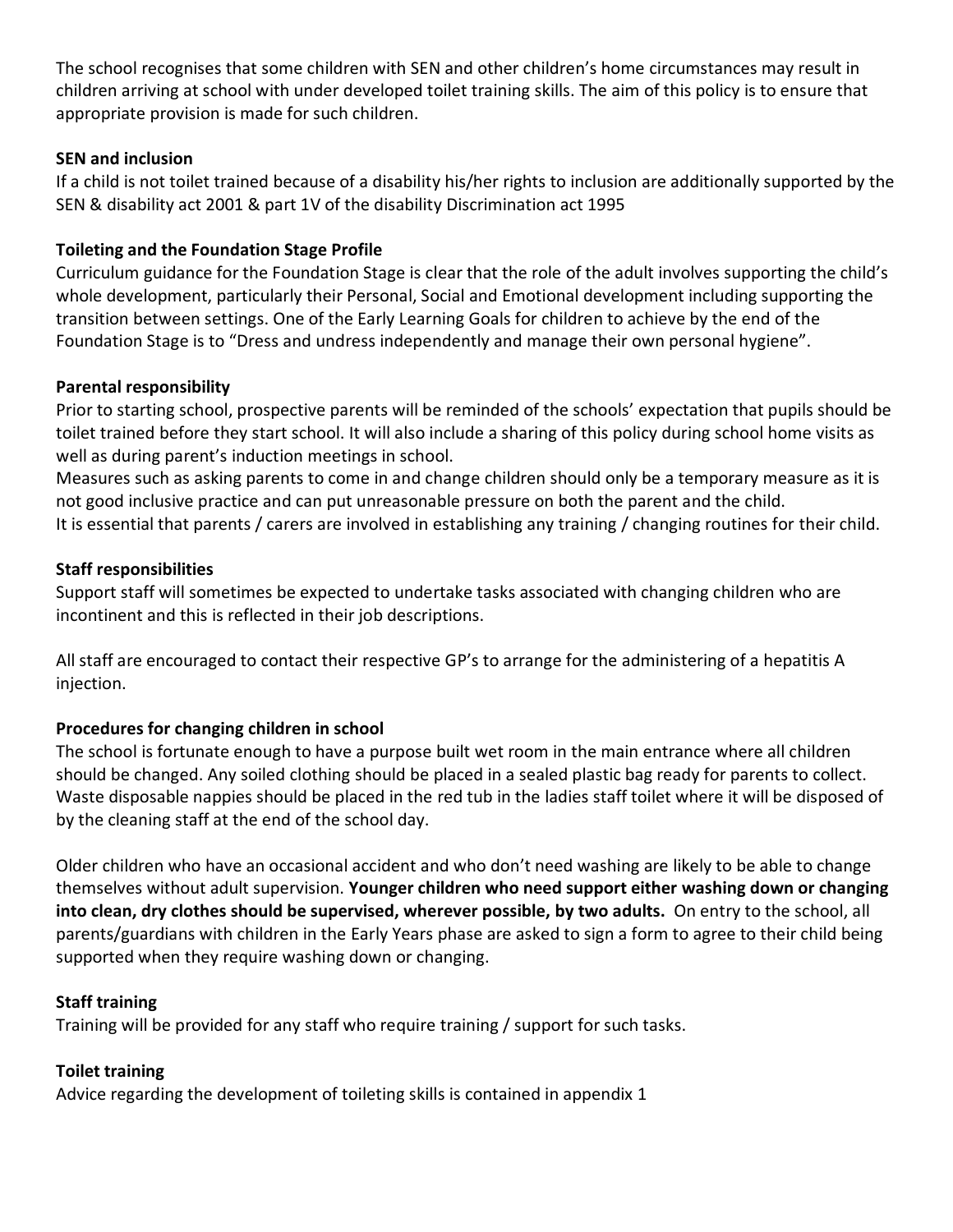## **Appendix 1:**

### TOILET TRAINING – AN INCLUSION ISSUE

The information in this leaflet is to provide guidance for schools in the successful inclusion of children who are not yet fully independent in using the toilet.

The first section clarifies schools' responsibilities and the second section provides advice. Finally, the appendix provides some useful information around the development of toileting skills written by Fran Parker, School Psychological Service.

#### SECTION 1

 *Under the published Criteria for primary school admissions the only reason a pupil can be refused admission to a school is that they have reached their admission number. It is not acceptable to refuse a child admission because he/she is not toilet trained, where the published admission number has not been reached. Nor is it acceptable to offer a child a different placement to another child because he/she is not toilet trained. For instance, if the normal placement is fulltime then a child should not be offered a reduced placement for this reason alone. If a child is not toilet trained because of a disability his/her rights to inclusion are additionally supported by the SEN and Disability Act 2001 and Part IV of the Disability Discrimination Act 1995. See also Disability Rights Commission: "Code of Practice for Schools" (2002).* 

#### **N.B. See Section 7 "Admissions and Transition" on the Salford Early Years Toolkit for excellent guidance for the successful admission of all children - in particular pages 7.4 and 7.11**

- *The Curriculum Guidance for the Foundation Stage is clear that the role of the adult involves supporting the child's whole development, in particular their Personal, Social and Emotional Development. The first aim in the Curriculum Guidance is to do with children's 'personal, social and emotional well being, in particular by supporting the transition to and between settings, promoting an inclusive ethos and providing for each child to become a valued member of that group and community so that a strong self image and self-esteem are promoted.'*
- *One of the early learning goals for children to achieve by the end of the Foundation Stage is "Dress and undress independently and manage their own personal hygiene".*

#### *SECTION 2*

*All primary schools are used to dealing with the occasional 'accident', but some feel ill equipped to deal with children who need a toileting programme, who wear nappies or who regularly soil or wet. It is important that they plan to meet this eventuality.* 

#### **Who**

*Often there will be staff in school who are able and prepared to take on this task. Long term planning can take the form of ensuring that dealing with toileting issues is in people's job descriptions. Such staff should be offered training in fulfilling the role (see Sources of Help). Measures such as asking parents to come in and change children should only be temporary as it is not good inclusive practice and can put unacceptable*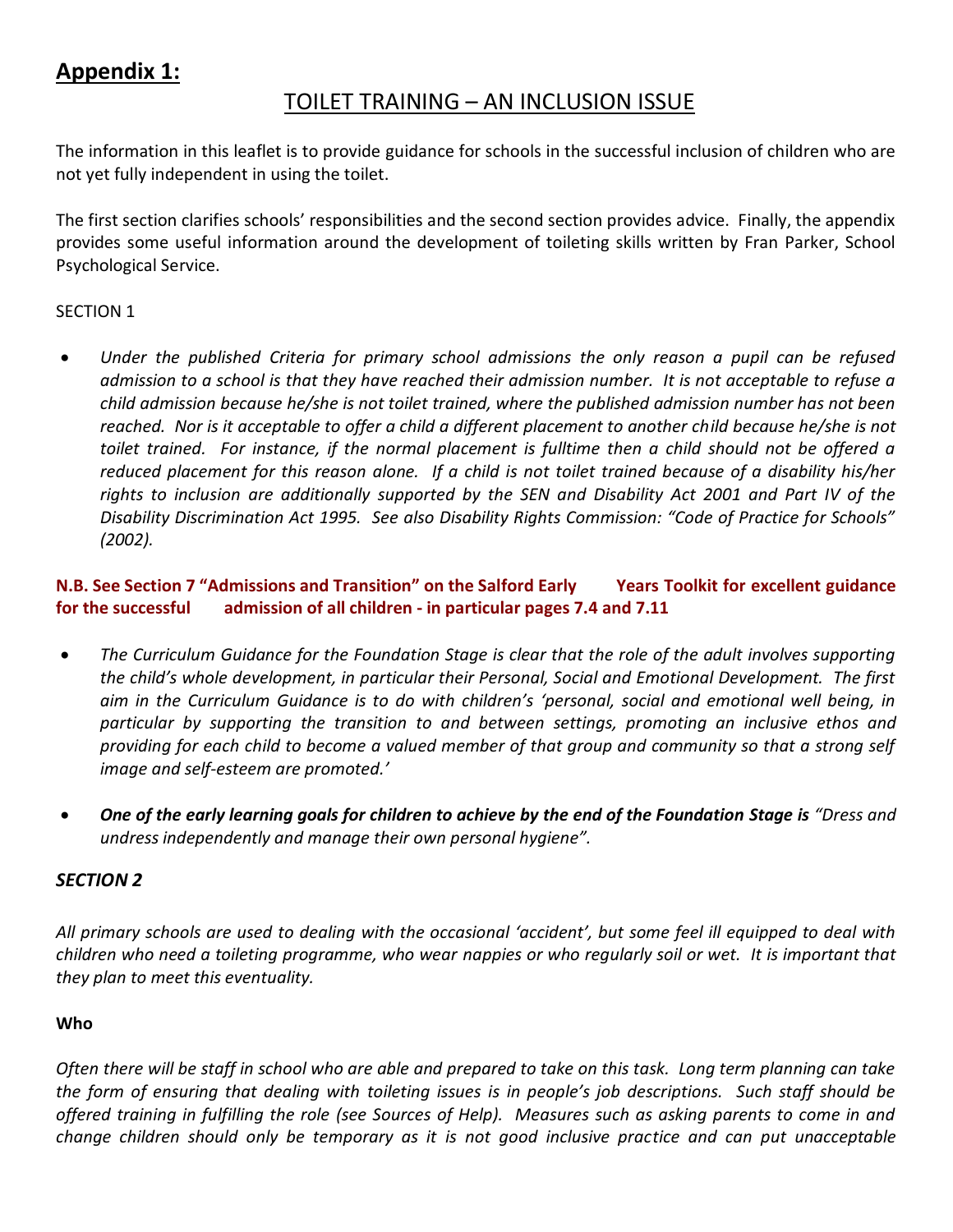*pressure on both the parent and the child. Schools should support staff with a written toilet training and changing routine. This should be discussed with the parent (see Agreement with Parents).* 

#### **Where**

*Children's toilet areas should be attractive and non-threatening, so that all children are happy to use them.*

*For changing there needs to be an area which offers privacy for the child but also protection for the adult in that it is observable by other adults. In some circumstances it may be appropriate to have two adults present when a child is changed.*

*Normally facilities do not need to be complicated and are often available in the school nursery. Children can be successfully changed with a simple changing mat, disposable gloves and a bin for the disposal of nappy/pads. In the longer term schools should consider the Primary Accommodation Guidelines* for nursery provision*, which say that - a deep sink, bath or shower tray is required to clean accidentally soiled pupils or clothes. A laundry or utility room with a washing machine may also be useful for this and other purposes. A changing table or height adjustable trolley may be necessary for some children with particular disabilities.*

#### Agreement with Parents

*It is essential that parents/carers are involved in the establishing of the training and changing routine for their child. Children and parents will both have views which need to be considered if routines are to be successful. Although there may be some exceptions, the vast majority of parents need to feel supported and relaxed in the knowledge that they will be fully involved in this aspect of their child's development.*

#### **Sources of help**

*In dealing with these issues schools should first seek advice from their school nurse. The school nurse can offer advice around general toileting issues and around more complex issues linked to disability. In addition schools can ask for support from their nearest Early Years Centre, or from Springwood School all of which have staff*  with considerable experience in dealing with children who are not toilet trained. Children entering schools from *Early Years Centres can be supported by a gradual transition program, tailored to meet the needs of the child. Children entering school from other early years settings can also be supported by a gradual transition and schools should discuss this with the setting or with the Early Years Consultant/Area SENCO team*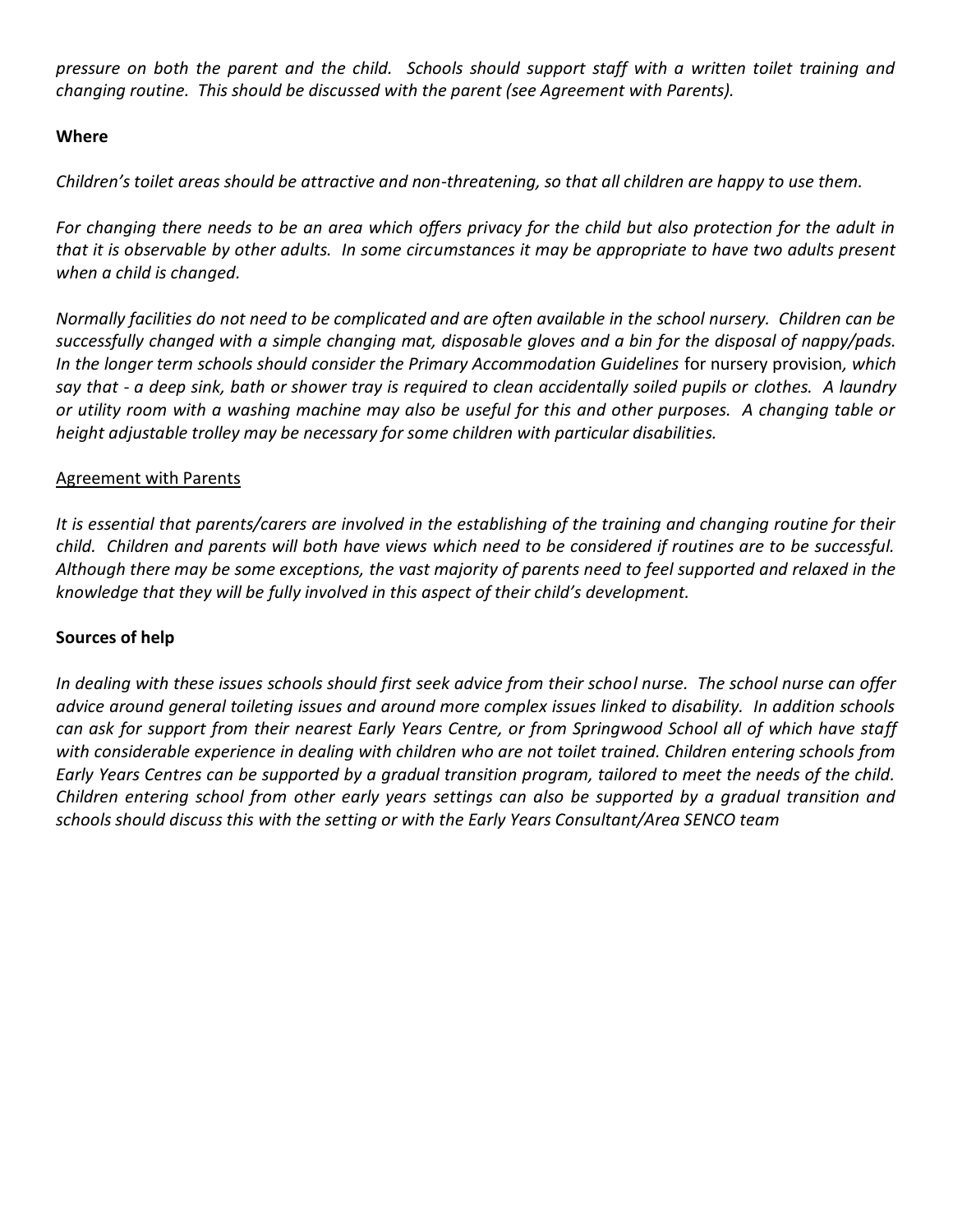#### **ADVICE AROUND THE DEVELOPMENT OF TOILET SKILLS**

By Fran Parker, Educational Psychologist

#### **Introduction**

Becoming continent is the result of the interaction of two processes – socialisation of the child and maturation of the nervous system.

*In toilet training development there is a great variation from child to child. Toilet learning is a process. As in all developmental processes, there may be spurts of growth followed by lags or even regression.*

The average child will become night trained somewhere between 18 months and 8 years, most by the age of four.

At the age of three years, one in five children will be reported to have soiling and wetting problems.

One in ten of all average 5 year olds still wet at night.

Most children develop the ability to use the toilet between the second and fourth birthdays.

Most children even those with severe learning disabilities can be toilet trained.

#### **Developmental**

Readiness signs for learning to use the toilet include all areas of development. Children need to be able to walk to the bathroom, pull their pants and nappy off and place themselves on the toilet. A child must first learn to sit on the toilet before he can learn to open his bowels on that toilet.

A child must know the difference between the feeling of wet and dry before he can be trained.

Child readiness is determined by the presence of the prerequisite physiological, developmental and cognitive/psychological skills to master the complexities of independent toileting.

Children with developmental delay will probably be older than usual when being toilet trained.

Developmental criteria include attainment of **major motor** skills such as being able to walk to the bathroom, sit on the toilet, lower and raise pants and flush the toilet. There is almost a two-year time span between the age when children can begin to recognise when they have wet and when they can actually wait to urinate.

For children to be successful they also need the ability to **understand instructions** and the willingness to **comply** with adults.

#### **Emotional and Behavioural Issues**

Children must want to use the toilet. They must have a desire to do something completely different with their body processes. Emotional readiness is often overlooked during the toileting learning process.

All children in the course of growing up encounter minor **stresses** including a move of school. Many things cause stress in children. Worrying about school, a divorce at home, or problems with friends can all cause stress. There are also physical causes of stress. Being, hungry, sleepy or physically worn out can also lead to misbehaviour. Most children react to these stresses with temporary behaviour disorders. The two most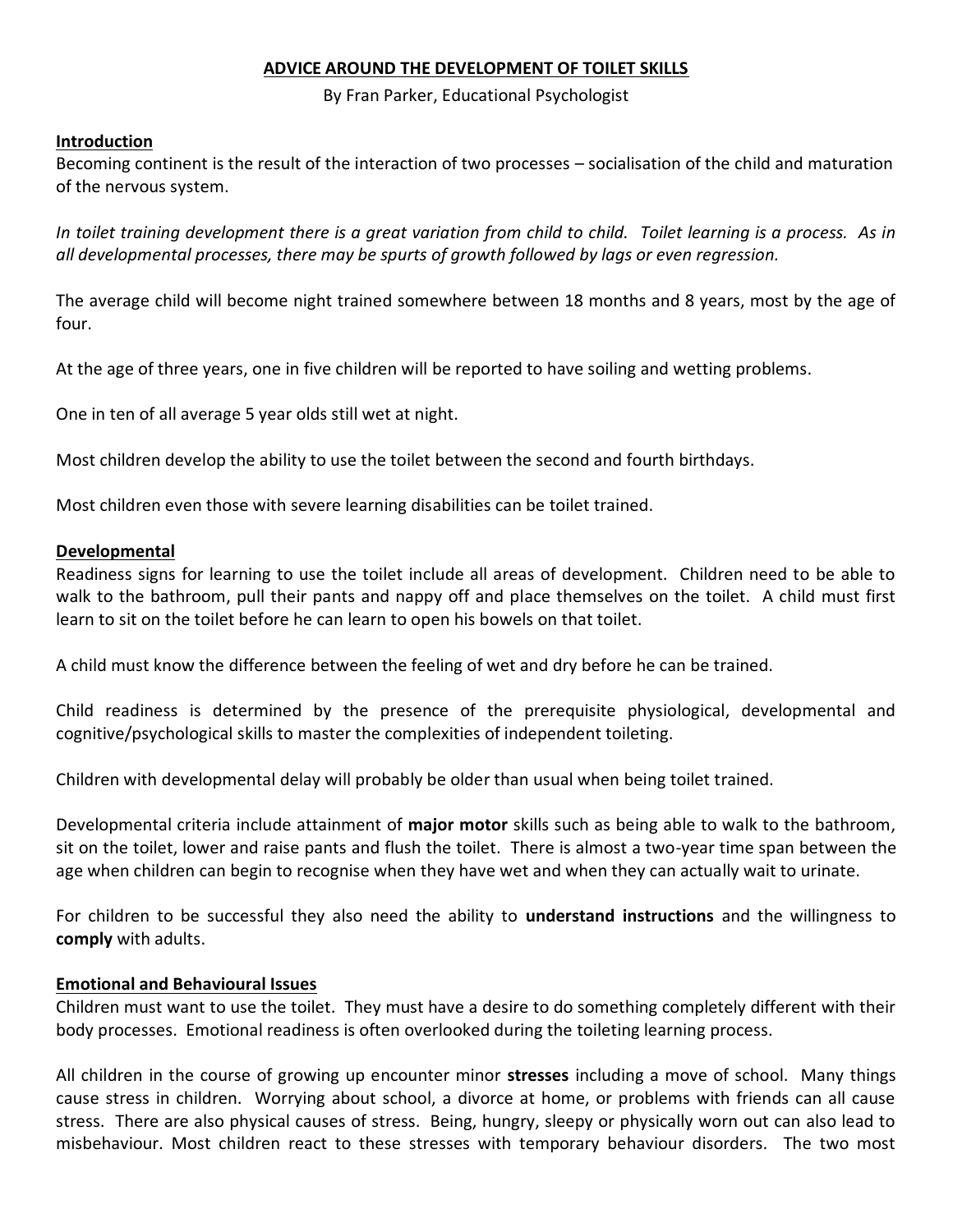frequent indicators that children are stressed are change in **behaviours** and **regression** in behaviours. Hence regression in toileting may appear.

Younger children have trouble pacing themselves when in large groups. They become too excited. Some may have toileting accidents because they don't pay attention to the signals their bodies are giving them.

Children who draw attention to themselves because they soil themselves can be children suffering from unrecognised, hidden stress and this is often aggravated by the adverse responses which their difficult behaviour elicits from other people.

Reactions to stress vary with the child's stage of development, ability to cope, the length of time the stressor continues, intensity of the stressor and degrees of support from family and friends and community.

#### **Major stress factors**

Delayed toileting can be the result of witnessing and or being in some way involved with domestic violence and abuse in the home. The nature and extent of the damage will primarily depend on two variables: The type of abusive control used by the abuser and the age, gender and developmental stage of the child.

#### **Cognitive**

The child's intellectual level determines how he experiences his environment. His social and emotional development has to do with what he experiences.

At four a child is egocentric and regards himself as the originator of everything that happens around him.

Children must understand the toileting process. There are three stages of awareness of elimination – child knows after s/he is wet or soiled their nappy, the child knows she is wetting or soiling right then, the child is aware that his body is signalling a need to go to the bathroom.

A child uses his brain to decide whether he wishes to go to the toilet and then makes a deliberate attempt to oblige. This is a voluntary action and the child is in full control.

#### **Language**

Cognitive and psychological readiness criteria involve both **receptive language** adequate to understand toileting-related words such as 'wet', 'dry', 'pants' 'bathroom' and **instructional readiness** as indicated by a child who desires to imitate and please adults to follow simple instructions. Children need to be able to use words to indicate urination and bowel words.

It is critical that the child be co-operative and compliant with adult instructions.

#### **Physical**

*Physiological readiness is demonstrated by sphincter control, which is usually present by the time the child crawls or walks and by bowel readiness, shown by the ability to remain dry for several hours at a time and to full empty the bladder on voiding.*

**Motor** – Children must have the ability to hold their bowel movement or urine until they get to the toilet. Be aware that muscle development is an internal process.

Nonretentive encopresis refers to inappropriate soiling without evidence of faecal constipation and retention. An organic cause for this is rarely identified. It affects about 1 to 3 percent of children with higher rates in